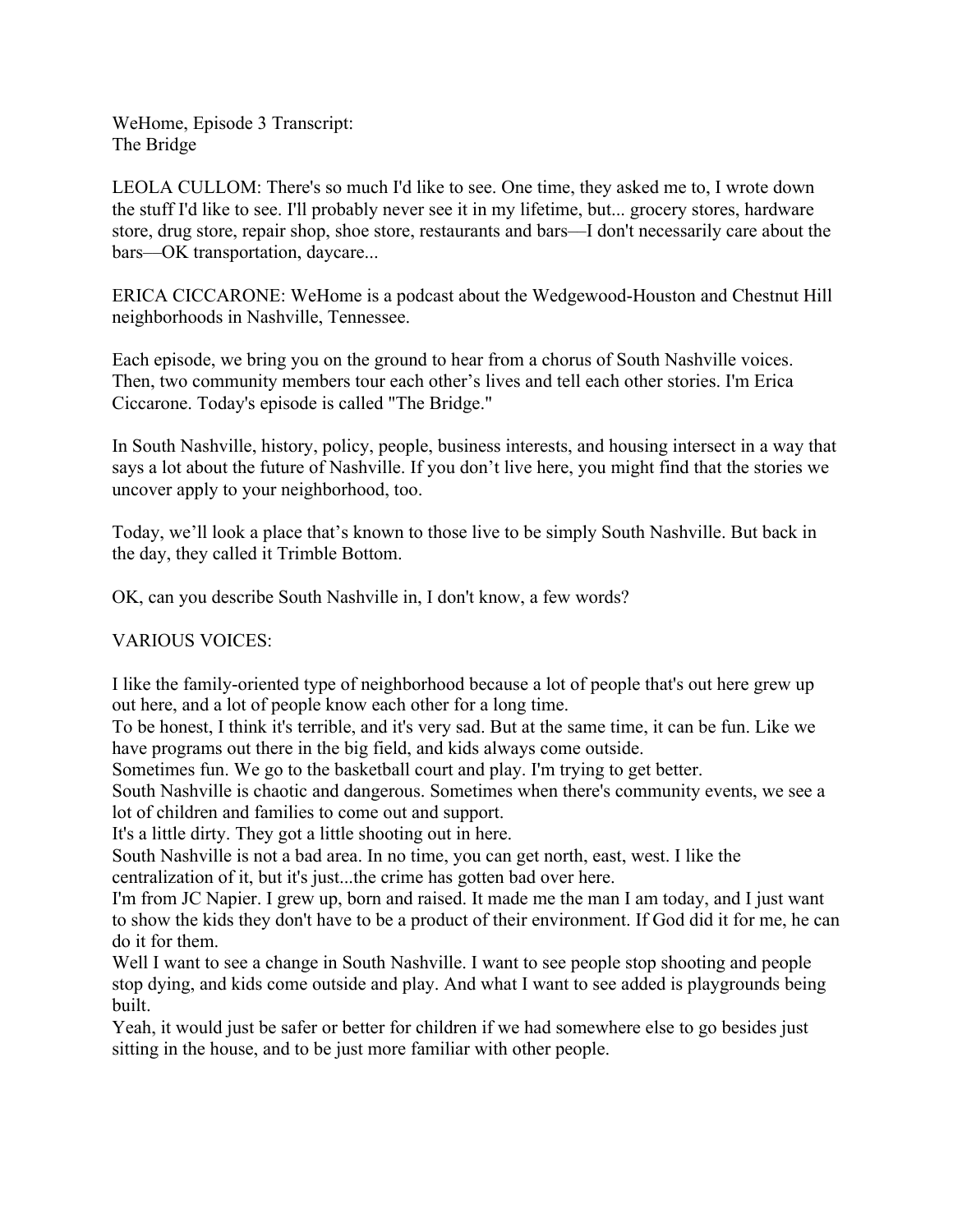EC: When I started to talking to our community coordinator, Joseph Bazelais, about setting up some interviews, two people were at the top of his list. Joseph, by the way, has been instrumental in coordinating this episode, as well as several more to come.

Andrea Evans is a passionate advocate for the neighborhood. She wears rectangular glasses, her hair a mop of amber twists. In March and April of this year, Andrea organized an arts program for neighborhood kids. Here she is on a fundraising video.

ANDREA EVANS [on video]: Here in my community. This is where I live, South Nashville. Get a shot of that...This is Tony Sudekum Homes, in South Nashville off of Murfreesboro Road. This is where I live and the children we will be serving, this is where they live. What I would like for everybody to see some of the options that the children have when they're playing, which really isn't much of anything.

EC: She passes a line of dumpsters to a playground. That's her boots you hear clicking and clacking.

AE [on video]: This is the basketball court, but we need more than basketball players. We need basketball players, we need scientists, we need artists. What I would like to see us do is push our children to be able to express themselves through different forms of art. There are over 800 children in this complex alone...

EC: She called the program JAI 2 HYPE, an acronym for Just An Idea To Help Young People Excel. She applied for micro-funding from Metro Arts Commission, and JAI 2 HYPE programmed eight Saturdays. Andrea gathered a group of instructors to teach kids canvas art, African dance, jewelry making, yoga, meditation, and more. She's a mom and sees value in keeping kids busy. But she's also an artist herself.

ANDREA EVANS: Personally, I sing and songwrite, I do music. I could always sing, I get it from my dad. But I really just said, being that music has changed so much, "Are you gonna be the mom that complains about music on the radio? Or are you gonna be the mom that says, Hey, let me give this singing thing a try. Let me see how it goes? I started recording in 2014 with Bobby Mosa just to get a feel for the process and how everything works. I basically have been dealing with a whole lot of producers. Music is very prevalent here in Nashville.

LEOLA CULLOM: I love music.

AE: I do, too. I like music because just like math, it's universal. Either this sounds good, or it doesn't. And it brings people together. So yeah, I love music. That's just something that I do personally.

EC: Ms. Leola Cullom goes way back in South Nashville. She's the go-to historian for festivities like Napier Day, which celebrates the prominent attorney and politician J.C. Napier, each June.

AE: How are you doing today Ms. Leola?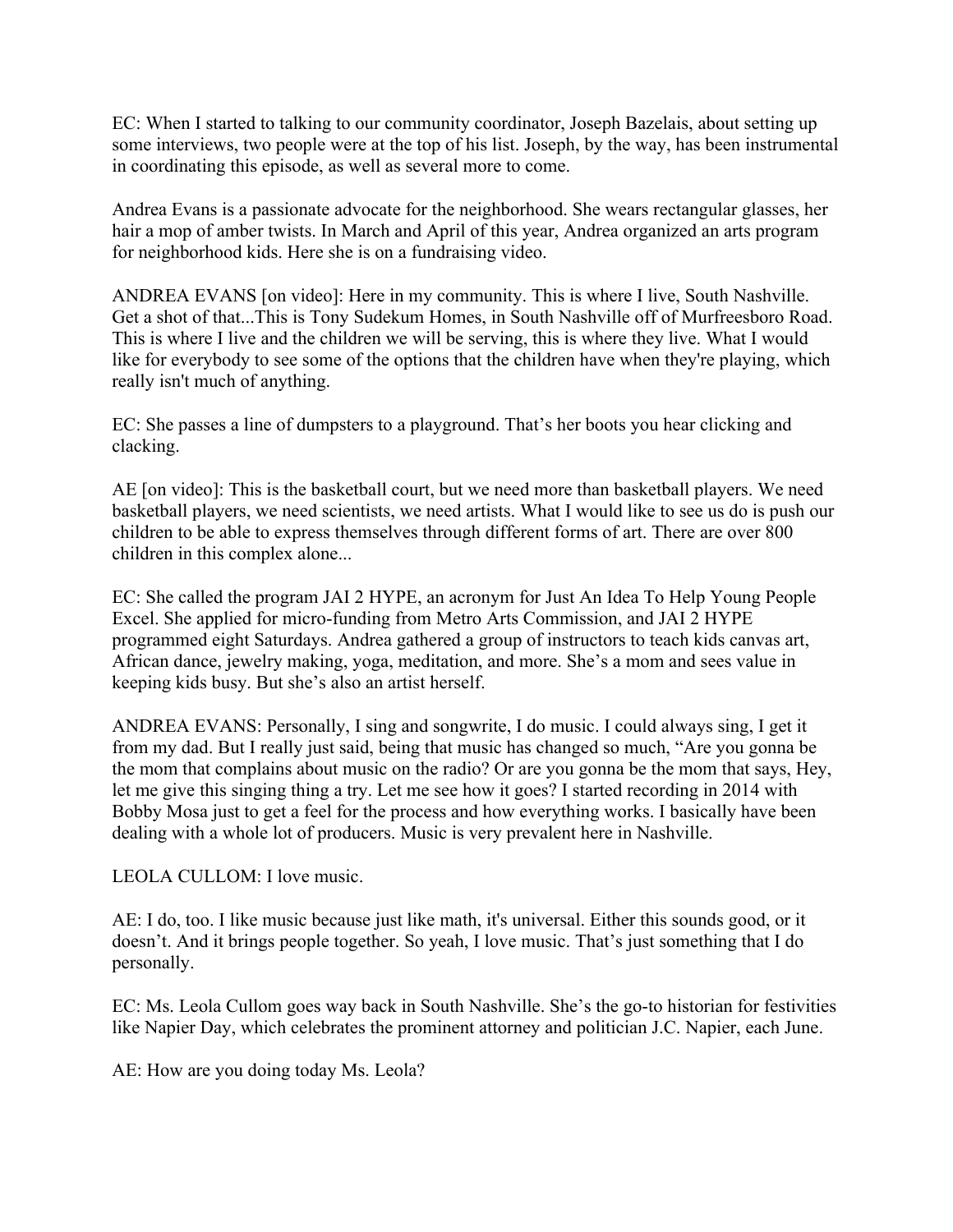LC: I'm fine dear, and you?

AE: I'm well. I was going to ask you a few questions about some of the thin lgs you remember growing up here in South Nashville. Could you tell me about the year that you were living in South Nashville?

LC: I was born on Stanley Street in 1944. In 1950, the year I started at Napier School, we moved right up the street to Willow Street. That's where I was until I married. The spot where I was raised, my great-grandfather lived there. He had been born slave in Louisiana in 1851. He lived at the end of Willow and Stanley Street. That's my mother's father. My mama was born in 1899. They belonged to Foster Chapel Baptist Church out on Lebanon Road a little farther down from the railroad track I was telling you about. That was on mother's side, they were Willises. My father's people, they were Atkersons. My dad was born in 1886. Fairfield [Church] was established in 1883. His family were members of that church. When they married, my mother left Foster Chapel and joined over at Fairfield with them.

AE: Was Fairfield the prominent church in South Nashville?

LC: One of the ones. I also remember about music. On Fain Street alone there were three music teachers.

AE: What kind of music? Was it vocal, piano?

LC: Piano. Things were kind of good over there. We had about 13 grocery stores. We had about 3 pharmacies, dry cleaners…

AE: Were these black owned?

LC: Not at that time. I can remember Green Street Church of Christ up on Green Street. That was before the Interstate came through. They used to have revivals on Hermitage Ave every summer. They'd invited my mama and I. We'd go sing when I was a little girl. This was in the '50s. As far as music is concerned, your grandma and my mama used to always put on programs. They'd sing together. As we grew up, your father and my father used to go out and sing together––just a big singing thing. I remember my mama used to tell me about the Fairfield Four used to practice at our house. It was a lot of interesting things before my time. They had Paradise Ballpark, Greenwood Park, there was a business college out on Lebanon Road, Doctor Meadow's Farm. I moved away, but I moved back. I just have an affinity to South Nashville.

AE: It just feels like home.

EC: Ms. Leola was born not long after a major institution left the community: Meharry Medical College, the first place in the South where black people could get degrees in medicine, left the neighborhood for North Nashville in 1931. It eventually took some of the wealth and jobs in the area with it, but Ms. Leola remembers an era of prosperity.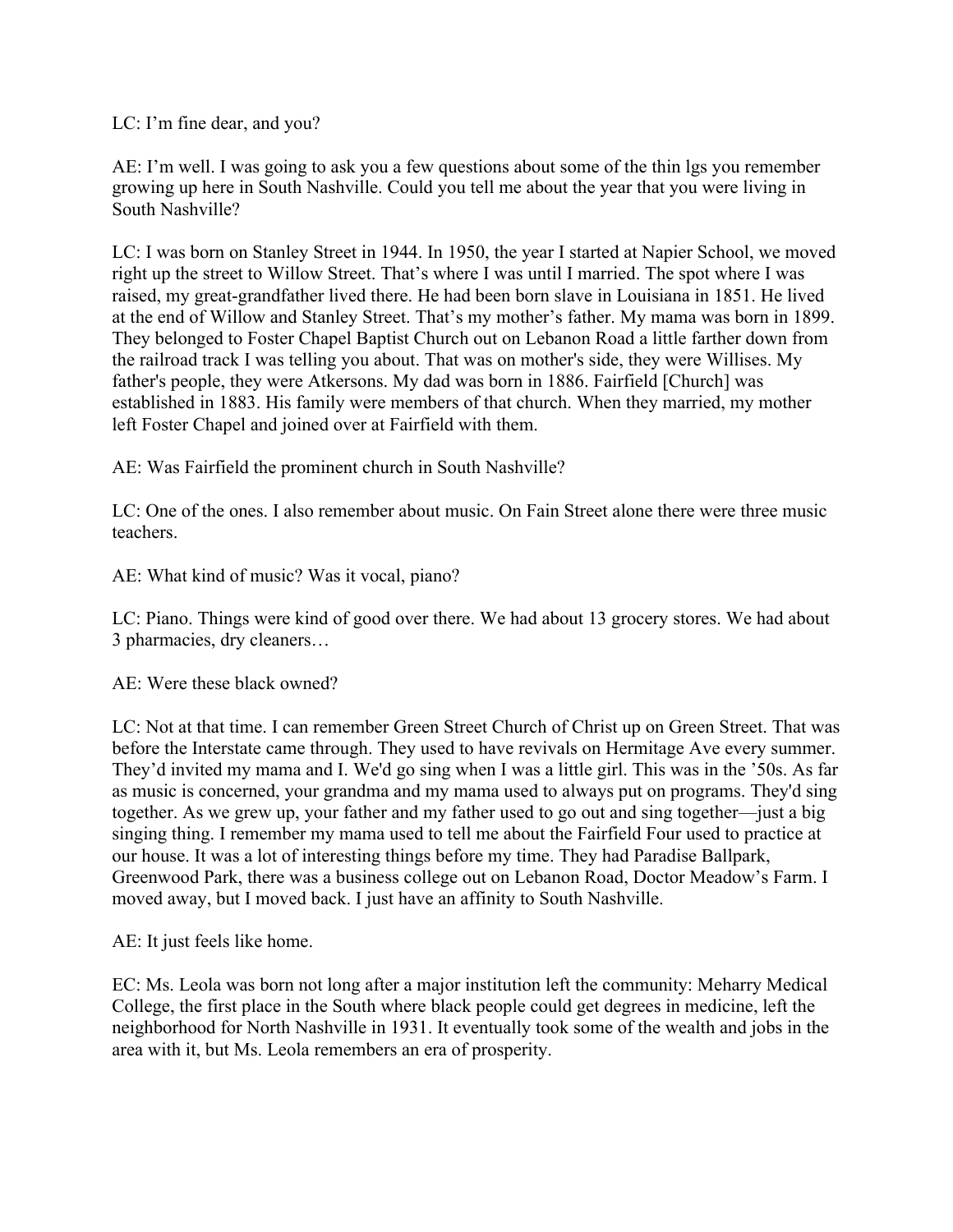LC: I remember when I was a little girl, my daddy worked at Gerst Brewers. I can remember a couple of places where they had coal yards down on Hermitage Avenue.

AE: Were those some of the prominent places the people would work in the community?

LC: Um-hmm. There were always jobs. That's what I liked about it. When your son got big enough, you'd say Mister so-and-so, my boy turned 16, can you give him some work? That was it! We had a lady, it brings tears to my eyes, her name is Miss Brown––Lord have mercy. All of us went to work for her when we were 13 years old. My oldest sister is 25 years older than I am. Went over and learned how to work.

AE: So when you were 13 and you were working, what was the wage?

LC: My sisters, one is 13 years, the other 15, the other 25 years older.

AE: You were the baby.

LC: I made \$3. They said I made much more than that. [laughs]

AE: Was this \$3 a week, \$3 a day?

LC: \$3 a day. I'd go on Saturdays. We had a dry goods store down the store down the street. Masklovitz's. Oh I loved them.

AE: What do you remember in that store?

LC: Everything! Shoes, clothes, toys around Christmas time. Jewish people, they the best people! Mr. Horace, my sisters and I we went to his funeral. They moved when the interstate came. They moved to Donelson. I remember when I was a little girl, I used to ask, can I work here when I get big? He'd say, it's not time yet. On account of segregation.

AE: Were things segregated? How long were they?

LC: My perspective might be different than some other people. I hear since then, one lady was telling me she went to Hermitage Avenue to see her mama. Her mama was working for somebody over there. She was knocking on her front door, and they got terribly upset about her coming to the front door. Her mother got on her about it. I never did experience that in my case, I shouldn't say my white people. [laughs]

AE: From the white people you knew, they didn't treat you like that.

LC: They didn't! They really didn't! It was all right. Then we had a Scott grocery store. We had York Brothers Buy Right. They were so nice. When I was about 14 or 15. His wife belonged to church in East Nashville and I'd work there in the kitchen. They paid good. I was making about \$15. It's a place that I think so much of. I'd like to see it get to a place where people would come back. I really would.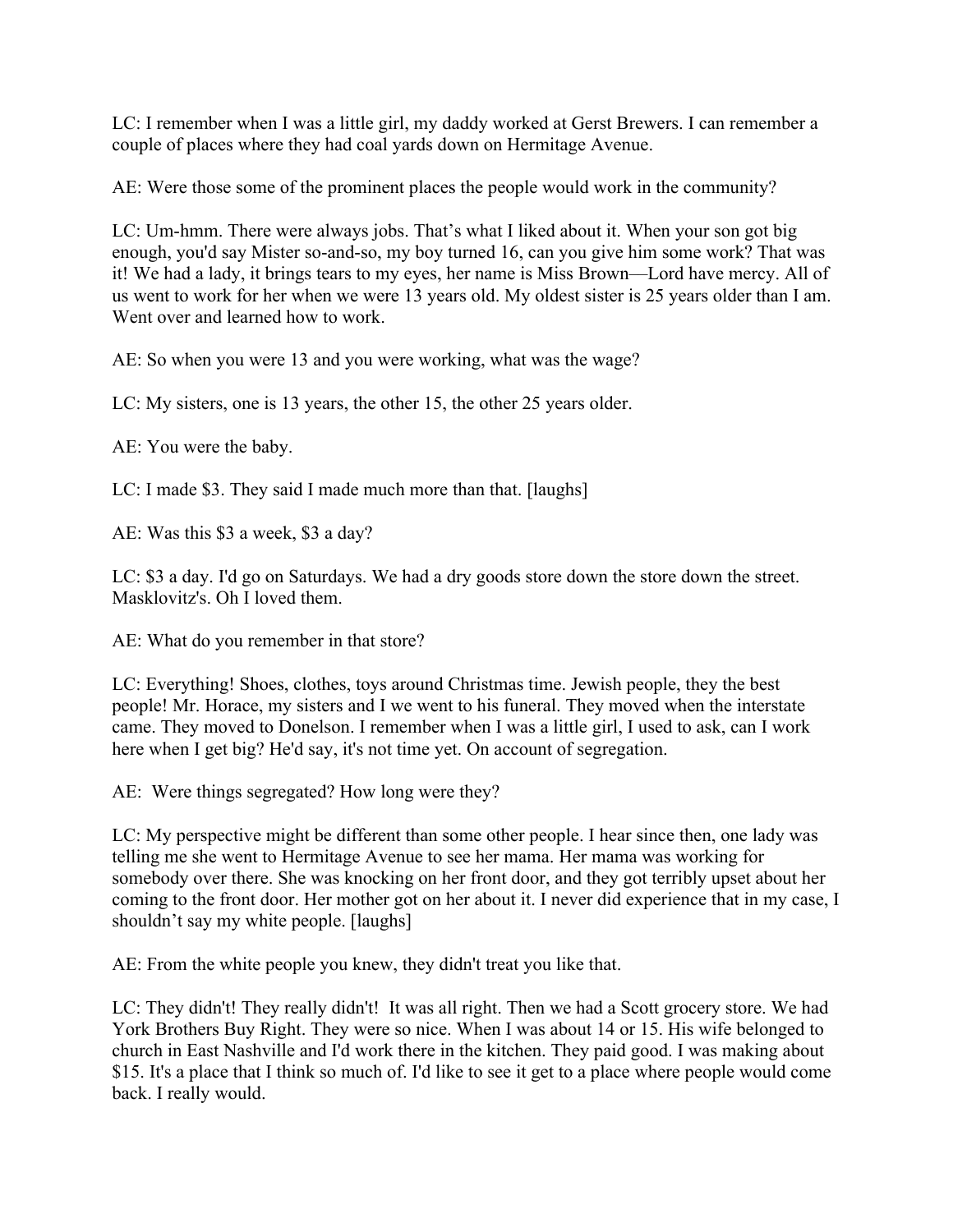AE: When you came back in 2004, what did you notice that had changed as far as community?

LC: Even when I wasn't living out here, I worked up here at Jerry's. It's CB now. There was an A&P farther on down at 4th and Lafayette. We had all kind of good stuff out here...Where did I leave off? I get stirred up!

AE: It's OK, you said you left and you came back and you just noticed different people, different stores?

LC: I used to work in the election also. We were voting at Napier School and Napier Center. I always worked at Napier School. Everybody that came in there, I knew 'em. I'd just have to look at the book, 'cause they'd been around forever. As of late...

AE: New faces.

LC: I don't know what happened when other people started moving from other parts of town. After, I think, what happened when people started moving over in Napier and Sudekum. I didn't know these people. My son teases me "Who they kin to?" But some I don't know anything about. I just wish we could get something going over there.

EC: A couple more things happened that changed the neighborhood. The Great Depression era Housing Act enabled states to get subsidies to build low-income housing. In 1941, J.C. Napier Place Homes was built, and Sudekum Apartments, where Andrea lives now, came soon after. Like other public housing developments of the era, these were above-standard at the time, but critics say that blocks of low-income apartments concentrated poverty and crime and contributed to racial segregation among neighborhoods. All this can limit the opportunities of people who live there.

LC: I don't know what happened. I know one thing, no jobs. It used to be...my gracious. It was no problem. My brother got a job at 16 at the filling station right up here on corner of Standley and Hermitage. We always had some kind of job. And then the families were more cohesive, too. They were tight. Where I was raised on Willow Street, in the backyard, there were fences, but everybody had a gate that goes off into the other's yard. If you need to get a tomato, go over there and get you one. Go over and get your onion.

EC: There was another major change in the '60s: the interstate was built. I-40 cuts clear across Tennessee, and planners had the unenviable task of figuring out how to connect it to the city's center. The plans bisected North Nashville – another enclave of the city's black population. And it went right through Trimble Bottom, too, taking the place of businesses, churches, and homes. Leola remembers it well.

LC: They had, oh boy, they had at least 12 or 13 taverns and bars. On Hermitage Avenue, there was the Kitty Cat, the Blue Moon, they had Star Club, Top Hat, Basement Bar, Lily Grill, Playroom, Wallaces...Oh Lord, Tut Weilers, Joe Hall...that's 10 now. And more!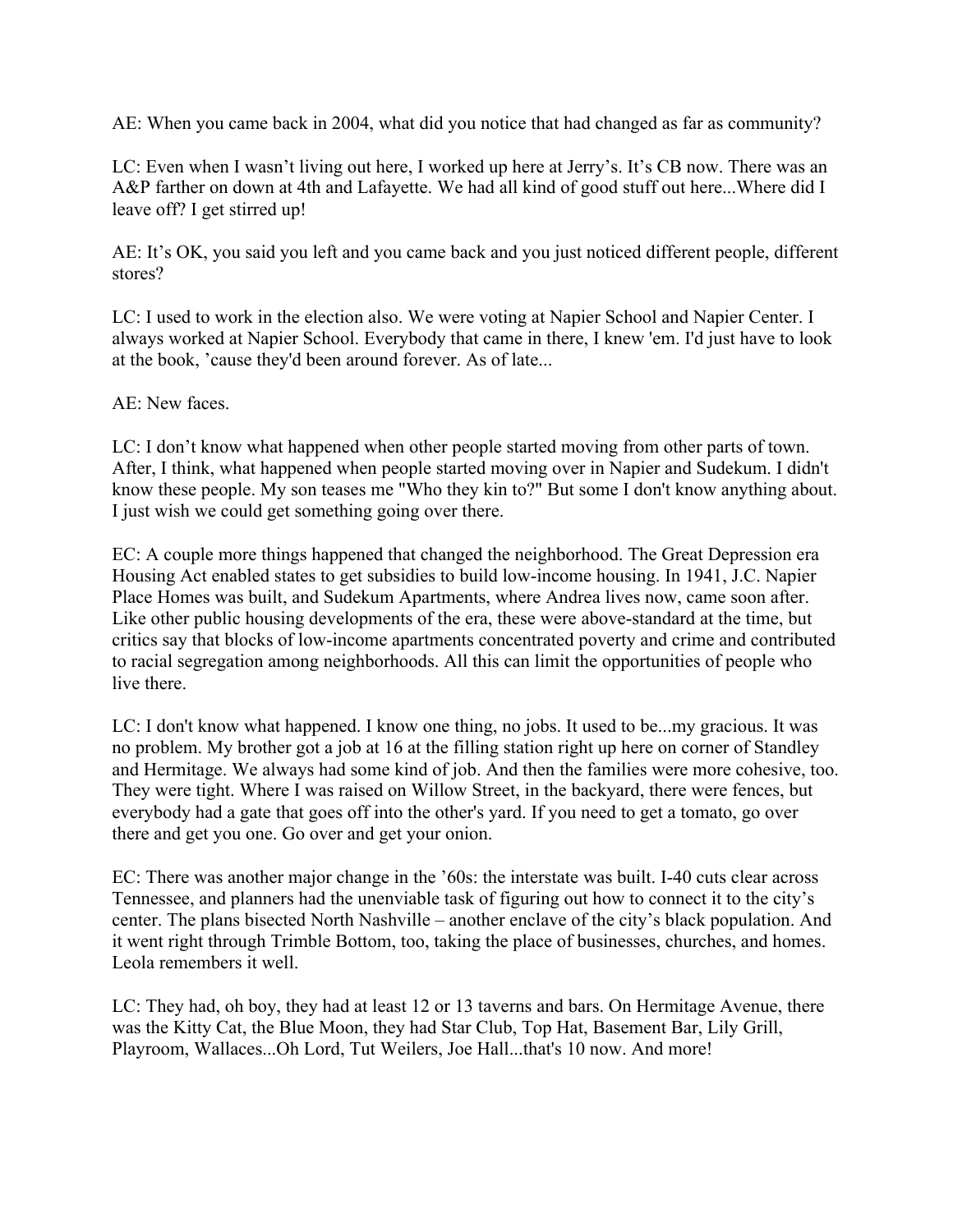EC: That's just one type of business on one street. And the interstate cut the neighborhood off from downtown, which wasn't much to write home about at the time, but as it eventually saw urban renewal, and Trimble Bottom was isolated from the economic growth that followed.

#### >>>>MUSIC

AE: I remember moving to South Nashville in '89. I was about 5 or 6. We were going from Sumner Place off of Shelby to JC Napier. I remember pulling up to the place on the back of truck, my dad was driving. My mom was up front, my sisters and brothers and I were in back. I remember carrying 50 books into the house. My mother loved books. I remember looking at the place. It seemed to be bigger because it was a new place. I remember bringing those books back and forth, putting them on the shelf. There were four of us, so we had the shelf filled in no time. I remember kids walking over asking, "What's your name?" We all introducing ourselves. I just remember thinking we gonna be here for a while so you might as well get comfortable. I went to Napier School.

I remember going down to Napier Center for skate night, swimming at community center. They had lifeguards. You're talking about over 100 kids in that pool. We had a one week camp we used to go to. There was a great sense of community. If you said you were going to the skate center, you better be there! And somebody had better say that they saw you there. I remember Vacation Bible School at St. Luke's. They had the biggest turnout for kids. I remember being around a lot of kids at vacation bible school. Every now and then they would have a community event down at the court at JC Napier. You're talking about over half the community, over 4 or 500 people. We're just out there. No violence, no shooting, you got music, food, games, whatever event is going on at the time. I remember people getting up like, "What's going on outside?" Because the music was so loud you had to come out. I remember laughter. Kids playing. I remember being hot outside, but you didn't care because you were out there with your family having a good time. So yeah, I do remember that.

EC: Although the childhoods of Andrea and Ms. Leola are very different––they probably would be in any neighborhood––both remember a sense of family cohesion, and the family extended out into the community. Here's Andrea on her parents:

AE: I remember watching my mother more, but I knew my dad did a lot of things in the community. He played golf, he sent a few people to the pros. He was a pastor, but never had his own church. He would do street ministry. He always said Jesus wasn't on the mountain top, he was down in the valley. He could always he could talk to anybody at anytime anywhere. I love that about my dad. He was so confident. I would just sit back and watch him. He was charming, very handsome guy. He's still alive, he's 77 now. I loved watching him work. He had a great way with people. He could sing so beautifully.

My dad is the singer and my mom is the artist. My mom got me into community activism. At Napier School, the walls were bare. There was no artwork on the walls. They commissioned my mom to come to the school and paint the school's mascot on the walls. Once again, my mind was blown. I'm walking out of my kindergarten class, changing classes, and there my mom is sitting on the stool––I'm a little girl, and she's five-foot-ten––and I'm watching my mom trace teddy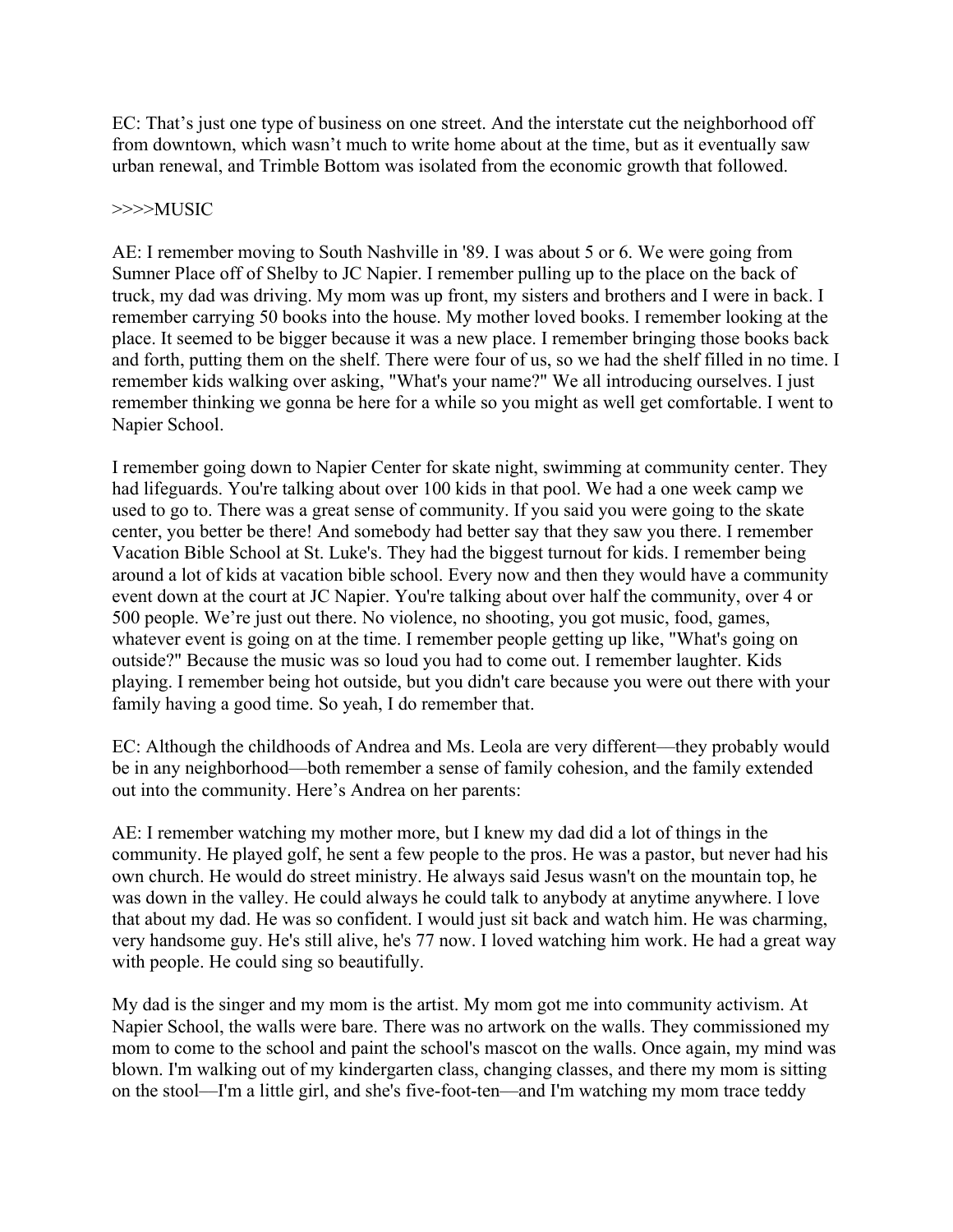bears, that was the school's emblem. You come back a few days later and she's adding color; then she's adding leaves; then she's adding flowers. To watch my mom paint on the school walls, that just let me right then and there, you can do anything you want to, you just have to put yourself out there. So yeah. Both of my parents were very active in the community. My mom was like everybody's mama. It was four of us. I'm a twin to a boy, I have a little sister and an older sister. If we bring two friends a-piece, the house is full. Every time my mom would come home from work, she would have to be, "Move! Move! I'm just getting home from work," and a bunch of kids sitting on the porch like, "Here come Ms. Tammy!" She was at Meharry library in the fourth grade, and she stayed there till 2010, and she turned around and is now at TSU library. She's a mother to everybody. If she sees something that's not right, she'll say something to you. She'll dare you to get smart back. She was quick, witty, could outsmart anybody anything, and those were the things I remember.

### >>>>MUSIC

AE: Families, in South Nashville, they were close but at the time I could tell things were breaking apart. Unfortunately, drugs hit the community. I remember that.

# LC: That's what it was.

AE: There weren't that many jobs by the time we got there. Once I started being more conscious, about maybe '95, I noticed that the community was different. My mom was the kind of mom that she was just zero tolerance when it came to playing with children. She demanded respect from everybody but especially from children. I specifically remember my mom going down to the park and talking to 50 kids because my brother had got into a fight. She was letting it be known that, "I grew up out here. These are my four children, and we don't fight." Just the way she introduced herself, I love my mother for that. I remember other adults being able to say, "Hey! Ain't Tammy your mama? You better not talk like that." Checking you. Letting you know, "I know your mom. You're not gonna do that. Go home now." I knew I better go home right then and there. I realized as I got older, kids started talking back. You weren't able to tell them anything. Nine times out of 10, the mother or father wasn't there to correct the child. When we first got there in '89, there was a little bit of cohesiveness, but throughout the years, I noticed people were going to jail.

I remember looking out of my window at 5 a.m. I would see people looking down at the ground. We thought they were looking for four leaf clovers. We didn't know they were under the influence of drugs. We had no idea. But, by 6:30 am when all the kids came out to get on the bus, they were nowhere in sight. It was almost like an unwritten rule. There are certain things you don't do around these kids. You will not shoot around them. It was kind of like a common community understanding of we protect the children. We may do foolish things, but the children have to be protected.

LC: Things have changed so much and you don't find many people that you have much in common with. There's so much I'd like to see. They asked me once, I wrote down things I'd like to see. I probably won't see it in my lifetime. Grocery stores, hardware store, drug store, repair shop, shoe store, restaurants and bars––I don't necessarily care about the bars––OK,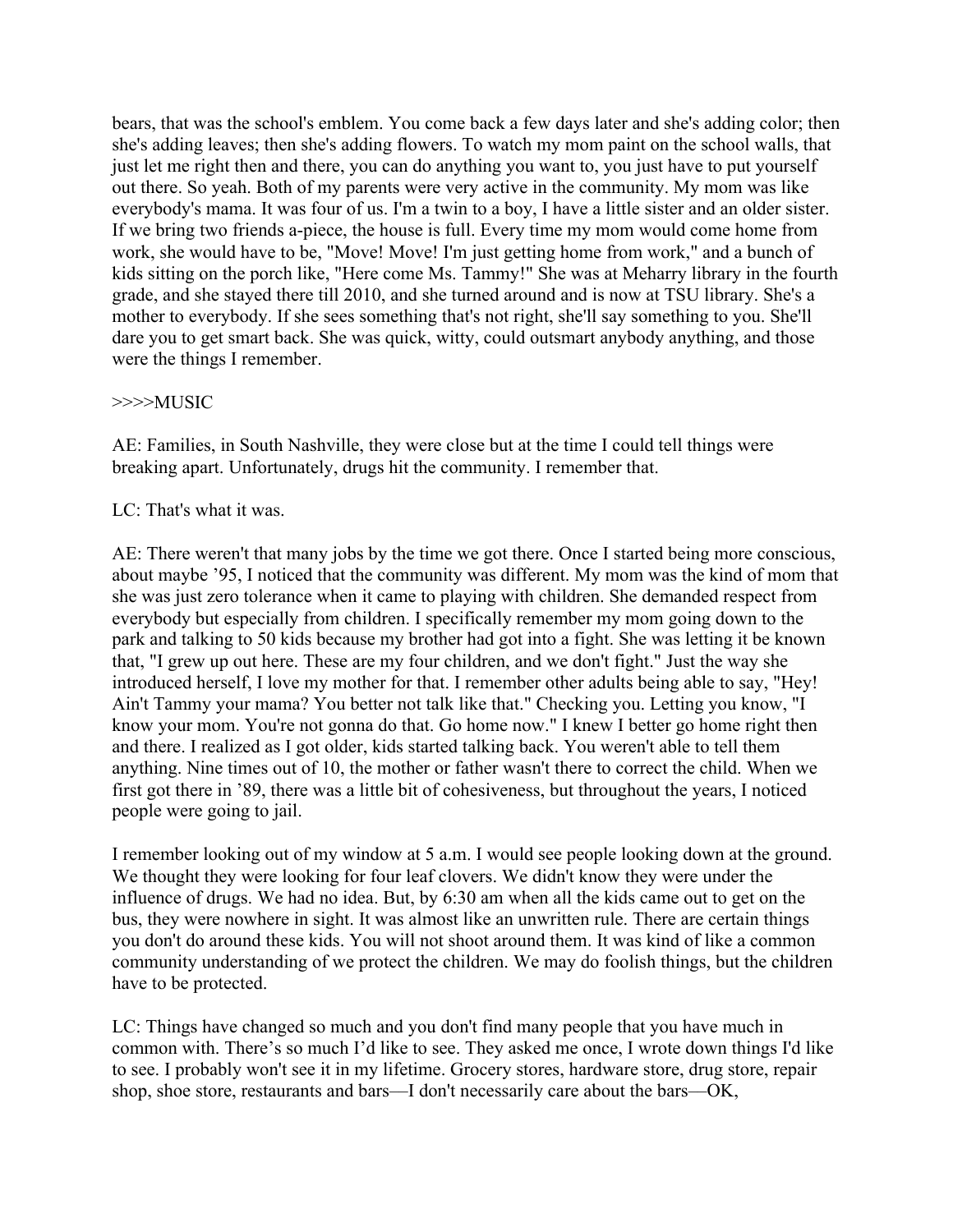transporation, daycare, senior facilities, dry goods stores, beauty stores, different things...coffee shop, bookstores.

AE: Just all the things that make a community a community.

LC: And I'd like to see somewhere you can live and kind of work in the same place in the area.

AE: Yeah, and not travel so far out.

LC: Not travel so far out.

AE: Right.

EC: Let me go back to public housing design for a minute: Since the '70s cities around the country have been moving to other public housing models, ones that scatter small housing units, creating mixed income neighborhoods, sometimes changing zoning so businesses could open. Then there's something else called Crime Prevention Through Environmental Design, or sometimes Through Defensive Design. It implants natural surveillance elements, like porches and windows, into the design. It avoids unmonitored pockets and large open spaces where crimes can occur. It prioritizes the maintenance of the developments––without that, none it works. Metro Nashville Housing Department has already started redeveloping a housing block east of the river, and Napier and Sudekum are next.

# >>>>> SHORT MUSIC TRANSITION

EC: Andrea does her criticisms of the neighborhood, but she is not the type to sit back and complain.

AE: Joseph, sometimes I forget that I do something in every field. I'm the Vice President in Tony Sudekum Resident's Association. It's basically a staff of people that say, "OK This is what we're going to do in the community for Thanksgiving. This what we're gonna do for back to school." We keep residents up to date with the Envision Napier process because they're getting ready to basically redevelop everything, so South Nashville as we know it will not look the same. They're tearing down buildings that have been up since 1950––when?

# LC: 1951

AE: That same complex has been there since '51. Now here we are 60-something years later, they're getting ready to tear it down. So basically we're spreading information on that every time they have meetings, trying to keep residents in the loop on what's happening and what the new requirements will be in order to move back in. We have 801 units between both properties, and we're talking 3000-something people. All the way from birth to 89 years old. 3000 people that will have to be moved somewhere, put somewhere.

EC: I asked Andrea what effect that would have on her neighbors.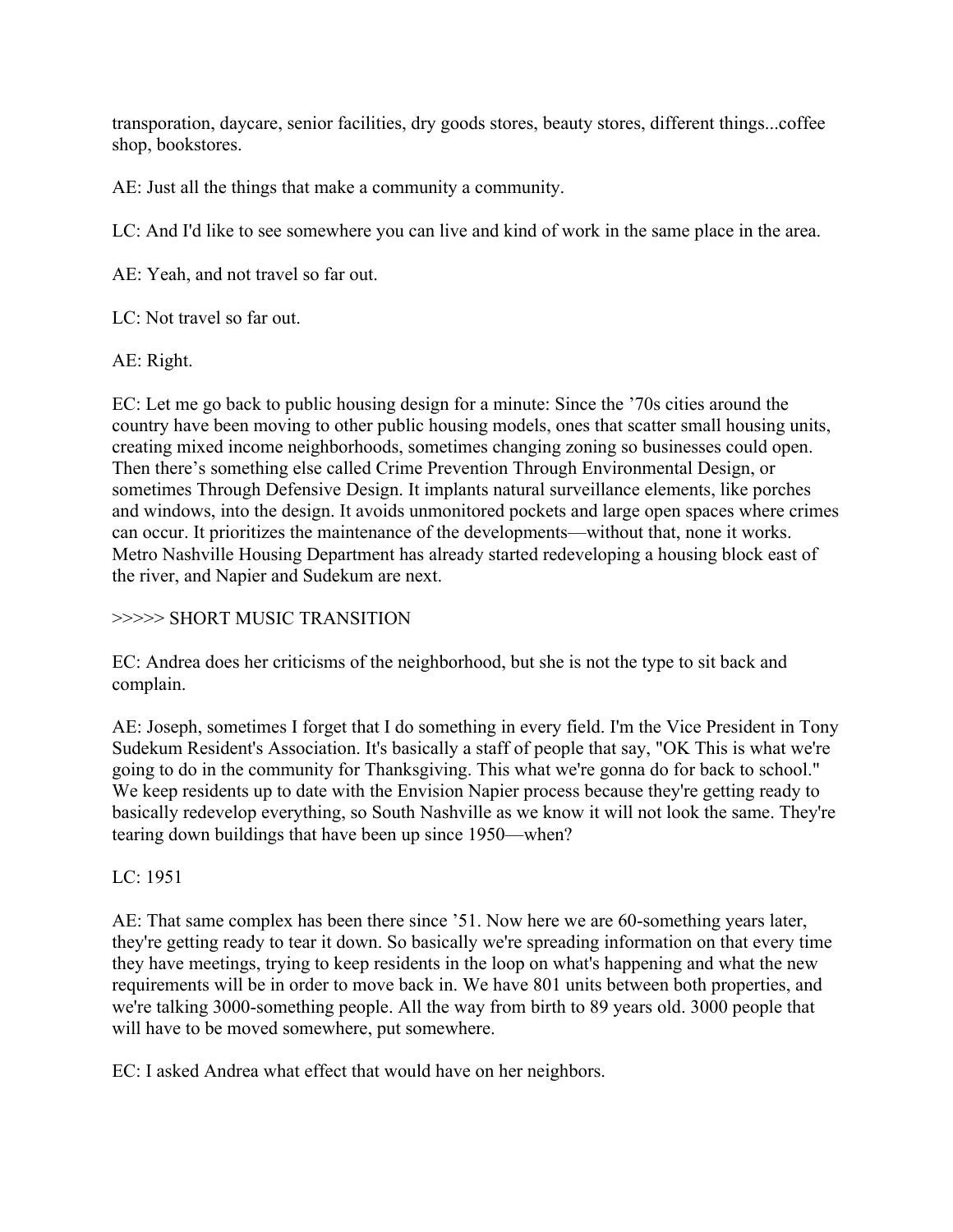AE: Confusion, displacement, lack of everything because right now there's food desert. Once they redevelop, they're gonna have everything needed. But the cost will go up. If you can't afford to live there, you have to go out. My sister found a 5 bedroom house in Columbia, Tennessee for \$1,000. Here in town, a two bedroom is \$1500. It's gentrification, they're making people move out. If you're poor, that's your crime. The state's minimum wage is 7.25. That's 160 plus hours you have to work a month just to pay the rent. I know with Envision Napier process, they said it will be based on income. Only time will tell if they're gonna keep their word on that. That's also why I'm on the board to make sure they keep their word on that.

EC: Nashville was one of 10 cities to get a Choice Neighborhood grant from the federal government, and MDHA is using that money to plan in South Nashville. They told me that eligibility requirements to live in the new development will not change, and there will be room for everyone who lives in Napier Place and Sudekum Apartments to keep living there. They say they're hoping to build in phases, so people won't have to leave the neigborhood during construction. MDHA says they're hoping to finalize the site plan by next July.

Based on the challenges that Andrea and Ms. Leola describe, it seems like Envision could solve some of these. But I understand why they're skeptical. South Nashville has seen a lot of divestment from the state and from the city, so Andrea and Ms. Leola are pinning their hopes someplace else.

AE: The children. The children. You know, no matter how they act or whatever, I have to admit there is something special about children in South Nashville. They're outgoing. When you think about their smiles when you think about their potential, there's so much talent in the children in South Nashville. I've seen future police officers, political scientists, doctors, lawyers, you can see these things in the children, gymnasts, singers, performers. I see a lot of things in the children in South Nashville. With programs and self-sustaining programs, I really feel like we could raise a whole generation of entrepreneurs and leaders.

LC: I'm concerned about the children and the opportunities we can present to them let them know they're capable. So many of them are capable, but some don't have the push.

AE: That's right. It's a whole 'nother generation out there. I love South Nashville.

LC: I do, too. And I'd give anything just to get some of my people back.

AE: Yeah. To make it what it once was just more...together. Just more together. Because there's so much chaos in the community now because no body really knows anybody.

LC: That's the thing, you don't know anybody.

AE: You don't. It's like a whole new generation out there.

>>>> MUSIC

I sat down with Andrea after her conversation.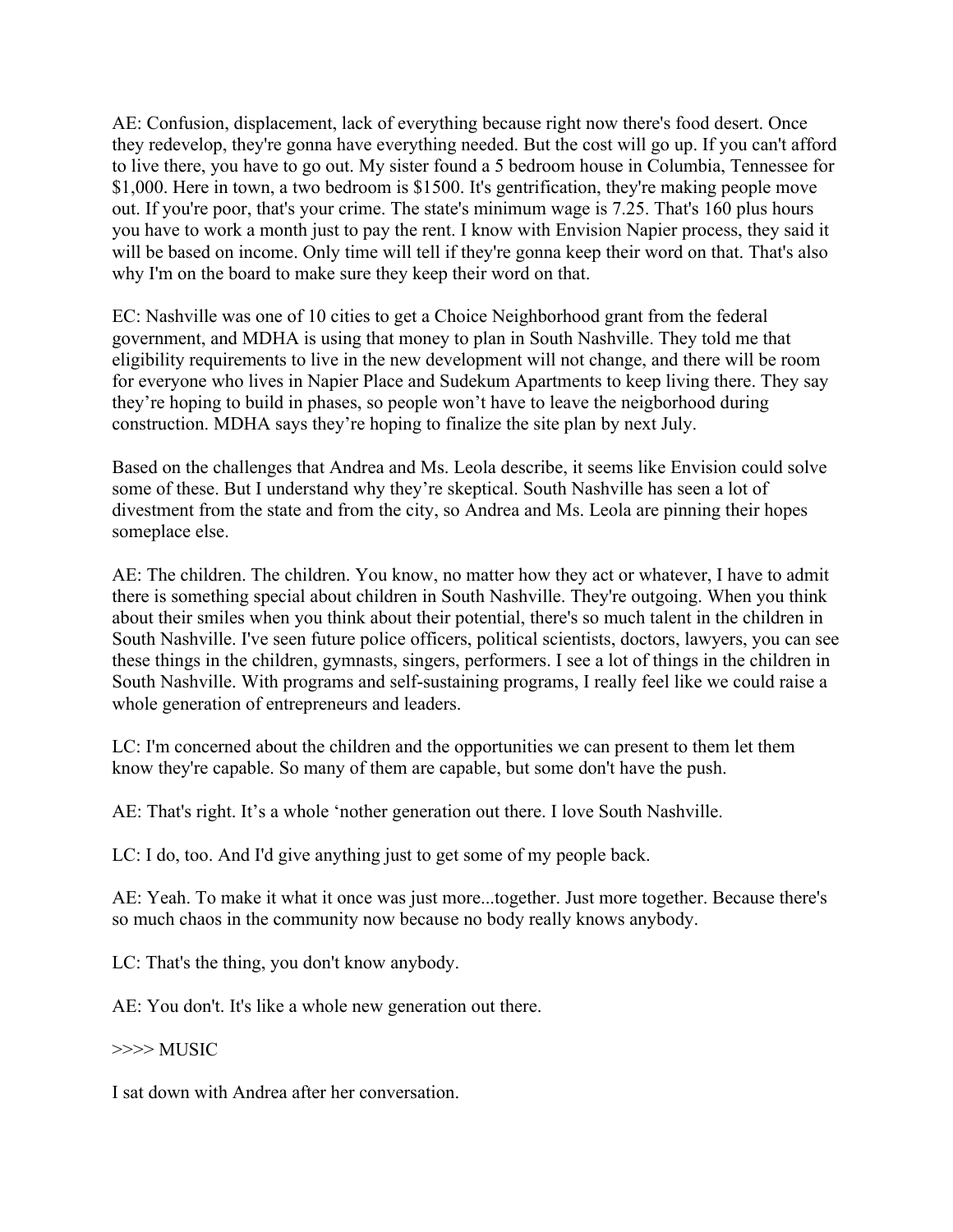EC: I wanted to ask if you can reflect a little bit about what you learned talking to Ms. Leola and what the experience was like for you.

AE: It's interesting to know that there was a point in time where we were close as far as being a real close-knit community. That was very refreshing to know. I also liked the stories she told basically about, you know, just the different business and the things that were actually there in South Nashville. Just how things gradually changed over time…Just to hear her perspective. I know she's maybe two generations ahead of me, but knowing certain things did change along the way. It was refreshing just to get her perspective on everything.

EC: I was surprised that you knew so many people given that generation gap.

AE: I was thinking the same thing too cause I was like, "I heard that name before." It's almost an urban legend...like you hear names and sometimes you see faces, but…That was very interesting.

EC: I was interested to hear that she would like to see more people that grew up here moving back. Do you see yourself staying in the community?

AE: I would love to stay in the community although I feel like a lot of things should change, I would love to stay there because I really feel like South Nashville is not necessarily worth saving but it's worth being there. I love how some of the people still talk to each other, "Hey, how you doing? How's your mom doing?" I just always felt at home in South Nashville. I've gone all over Nashville, but something about South Nashville. I don't know really what it is. Just seems like almost like you belong there. It's just the way things are. It can be welcoming.

EC: What are maybe some of the things you would like to see change?

AE: Well, I would definitely say the violence. There's a lot more violence in South Nashville. Yes, people die everywhere. But it seems there's more violence in South Nashville as far as gangs, and just crazy things happening that you really wouldn't dream of 10–15 years ago.

The traffic. I'm from Nashville, and traffic used to start about 5:30 last until 6:30 – 7:00. Now it's like it starts right at 3:30 and goes all the way into 7. There are different people coming in and out in the community. Nashville's growing but it seems as though we're going to like a big city type. Kind of like New York. When I talked to certain people, they're from New York, California, people from all over the world being right here. I ask them what made you come to Nashville? They're like I don't know, but once I got here, I just stayed. Everybody that comes, they just stay.

EC: Do you think that you'll continue to have a relationship to Ms. Leola and get together?

AE: I would like to. I see Ms. Leola maybe one or twice a year. She's always doing something. I thought I was busy. Ms. Leola stays on the run. She's always doing something in the community. So I would like to stay in touch with her and possibly get more information because she said she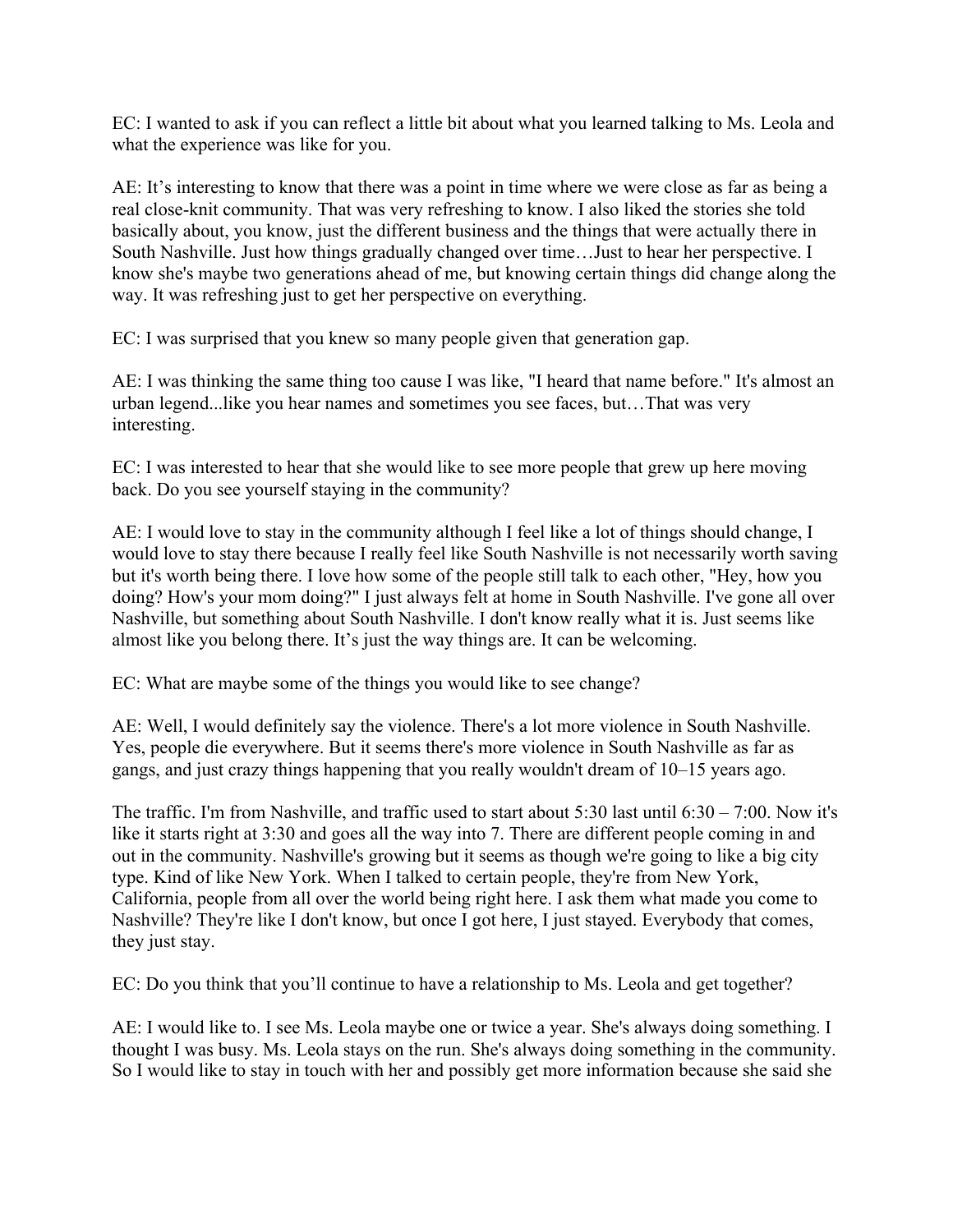was there in 1950. That's just the kind of information that she has that you can't get out of a book. I would to stay in touch with Ms. Leola.

EC: Anything else you'd like to reflect on?

AE: I just see Nashville changing, South Nashville is changing. Of course, we have to go with the flow of everything. I just hope we keep that sense of it's not as strong as it used to be but there's still a sense of community. I want to keep that. I don't want us to get so busy that we don't care about each other, that we don't stop and take time to say, "Hey, are you OK?" Being in the south, somebody's gonna open a door for you. If your car breaks down––I give it thirty minutes– –somebody's gonna pull over. Someone's gonna say hi to you and you don't know them from anywhere. You're like, "Are you talking to me?" "Yeah I'm talking to you. How you doing?" "Oh I'm fine!" They open up a whole conversation. I don't want us to lose that Southern hospitality that we have.

### >>>> MUSIC

EC: About a week went by after Joseph and I recorded their conversation, and Ms. Leola called him. She had something more for us.

LC: I was thinking her passion for the neighborhood is akin to mine. I'm not going to be around here seeing things happen probably. But I want to leave her something to build on. She can have the same passion that I have and her parents and her grandparents and my parents and my grandparents and great-grandparents had. I know so much they went through together. I'm so glad that she's interested. I know them back 6 generations.

I call this The Builder.

An old woman going a lone highway came at the evening old and gray To a chasm vast and deep and wide. The old woman crossed in the twilight's blur The sullen stream had no fear for her But she turned when safe on the other side and built a bridge to span the tide.

"Old woman," said a pilgrim near "You're wasting your time building here Your journey will end with the ending day You never again will pass this way You've crossed the chasm deep and wide Why build this bridge at your evening tide?"

The builder lifted her old gray head. Good friend in the path I have come, she said. There followed after me today